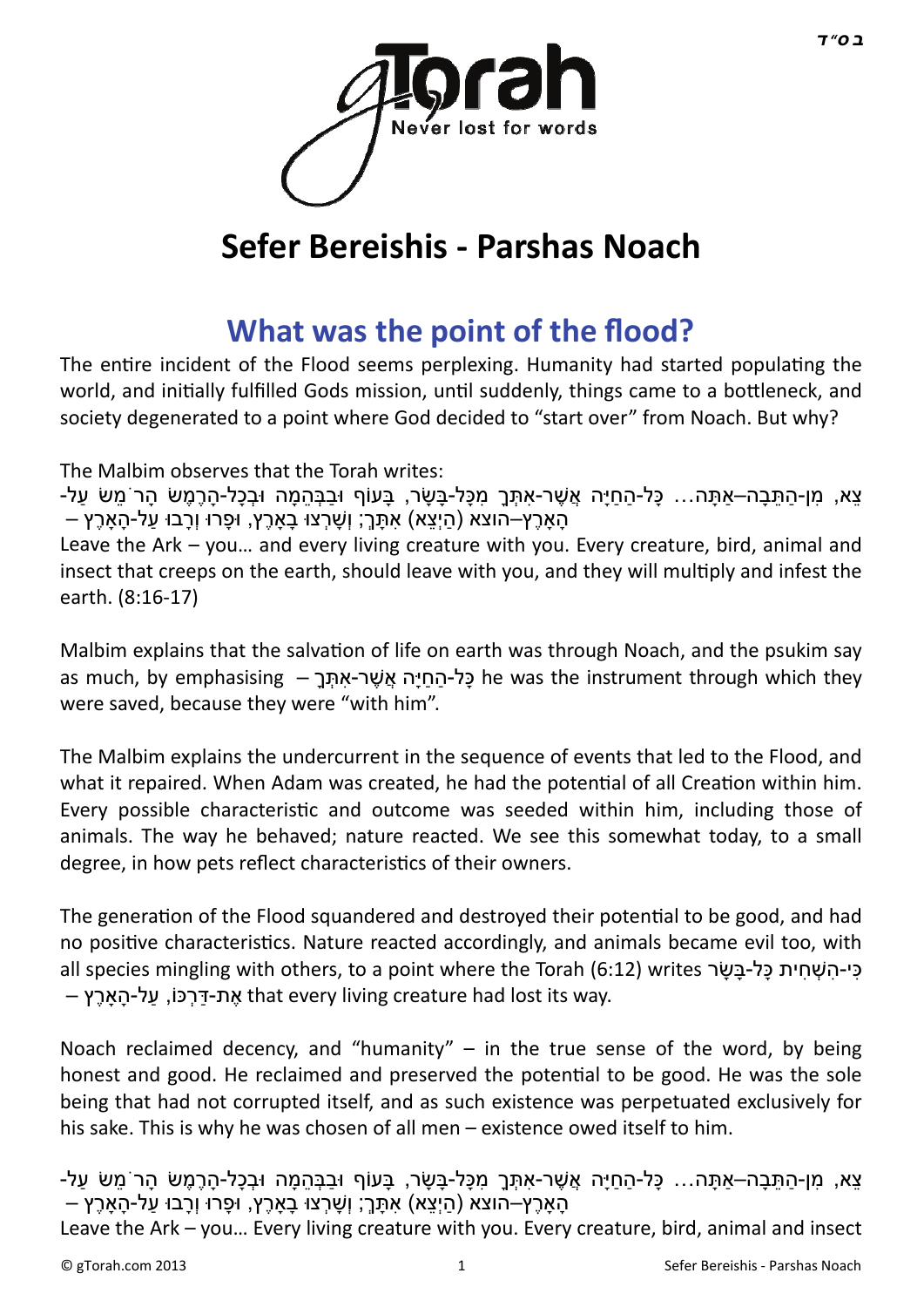*[ב](http://en.wikipedia.org/wiki/Bet_%28letter%29) [ס](http://en.wikipedia.org/wiki/Samekh)" [ד](http://en.wikipedia.org/wiki/Dalet)*

that creeps on the earth, should leave with you, and they will multiply and infest the earth. (8:16-17)

Nature owed Noach a debt – it was preserved  $-$  אתֲר through him. In the beginning of the very next chapter, God permits man to eat meat for the very first time  $-$  as a direct result of this.

#### **The Diff[erence of Kosher](http://gtorah.com/2010/10/07/learning-from-the-animals/)**

When Hashem informs Noah of the impending flood, a distinction is made for the first time in the Torah between kosher, טהור animals and non-kosher, טמא animals.

At the time, this was not practical dietary information – man was not yet permitted to consume meat; its criticality to the kosher diet was not revealed until Sinai. Yet there was still a certain relevance to the people of the time  $-$  they were only allowed to bring sacrificial offerings from kosher animals.

Noah is informed how to populate the ark: "of every pure animal you shall take" (7:2); whereas concerning the non-kosher animals he is told "they will come to you" (6:20). The kosher ones needed to be sought out. Why?

The word טהור is related to the word צהור meaning transparent, which describes allowing for light to pass through something. Consequently, purity has the connotations of being conducive and receptive.

The dietary laws for which Jews are obligated to keep are not intended to preserve bodily health. After all, Jews have a responsibility to ensure that non-Jewish residents living in Israel who keep the law (גר תושב) are taken care of, and it is completely permitted to do so using non-kosher products.

Rabbi Samson Raphael Hirsch explains that animals are "pure" if they are receptive to human influence; they are submissive to man without requiring to be tamed; they serve his purposes; and instinct and passion do not overwhelmingly determine their behaviour. Animals which are "impure" have that status because they are unable to be controlled, and can only be subdued, if at all, through violence.

The same applies when animals are to be used for sacrifices. The main function of a sacrifice is to express complete dedication to God. Through its blood we symbolically devote our own lifeblood to God's will. Therefore only animals which closely align to man's nature and disposition are suitable for a sacrifice. The characteristics of the kosher animals are what Jews should aspire to have within them  $-$  a controlled instinct.

Consequently, it is understandable why Noah was commanded to actively seek out the pure animals, while the impure animals would come to him.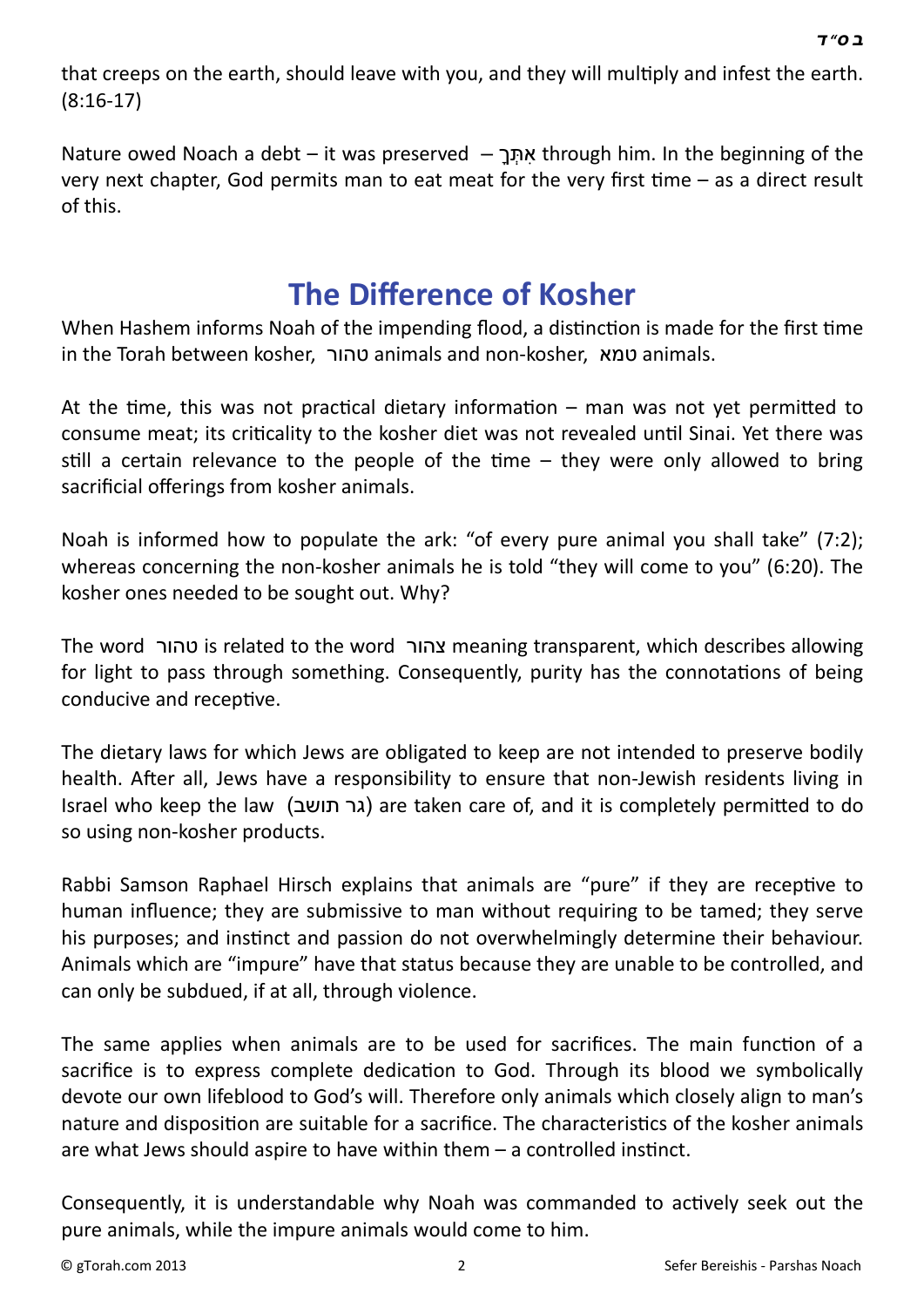The pure animals by their very nature are meant to inform mankind of his mission to control what comes naturally, and to put such a lesson into practice, it must be sought out and cultivated.

Literally food for thought.

#### **Opti[mum Kindness](http://gtorah.com/2010/10/04/optimum-kindness/)**

Regarding the extent of the severity of the flood, we are told:

וימח את כל היקום אשר על פני האדמה מאדם עד בהמה עד רמש ועד עוף השמים וימחו מן הארץ וישאר אך נח ואשר אתו בתבה –

Hashem blotted out all existence on the face of the Earth  $-$  from man, to animals, to creeping things, to the birds of the skies; they were blotted out from the earth. Only Noah survived, and those with him in the Ark." (7:23)

The Midrash that teaches that Noah was once late to feed a lion, and it bit him in the leg. The Midrash extrapolates this from this verse, from the word – "אך" "only," which implies a limitation – an exception. The "limitation" was Noah himself, that he was more limited; a part of him was missing  $-$  having been bitten off by the lion.

What is the function and purpose of this teaching?

The Gemara in Bava Metzia states that R' Chanina and R' Chiya had a dispute, R' Chanina said to R' Chiya; "If the Torah were to be forgotten in Israel, I would restore it using my argumentative ability."

R' Chiya would reply to R' Chanina: "I've already made sure that Torah should not be forgotten in Israel. I planted flax and made nets from it, trapped deers with the nets. I fed their meat to orphans, and prepared scrolls from their skins, upon which I wrote the five books of Torah. Then I went to a town which contained no teachers and taught each of the five books to five children, and the six orders of the Talmud to six children. And I instructed them: 'UnƟl I return, teach each other the Torah and the Mishna;' and thus I preserved the Torah from being forgotten in Israel."

Was his key point not just that he wrote it and taught it? Then why not just buy some parchment ready-made? Why bother doing, and saying, the entire manufacturing process to obtain parchment?

The Maharsha explains that in commencing all things, one must be sure that its foundations are solid. Thus, R' Chiya intended to ensure that the continuation of Torah would spread from a solid base. There was no room for financial impropriety leading to the emergence of the parchment in the marketplace; they needed to be entrenched in holiness from the outset. He could only guarantee this if it emerged from directly under his own supervision.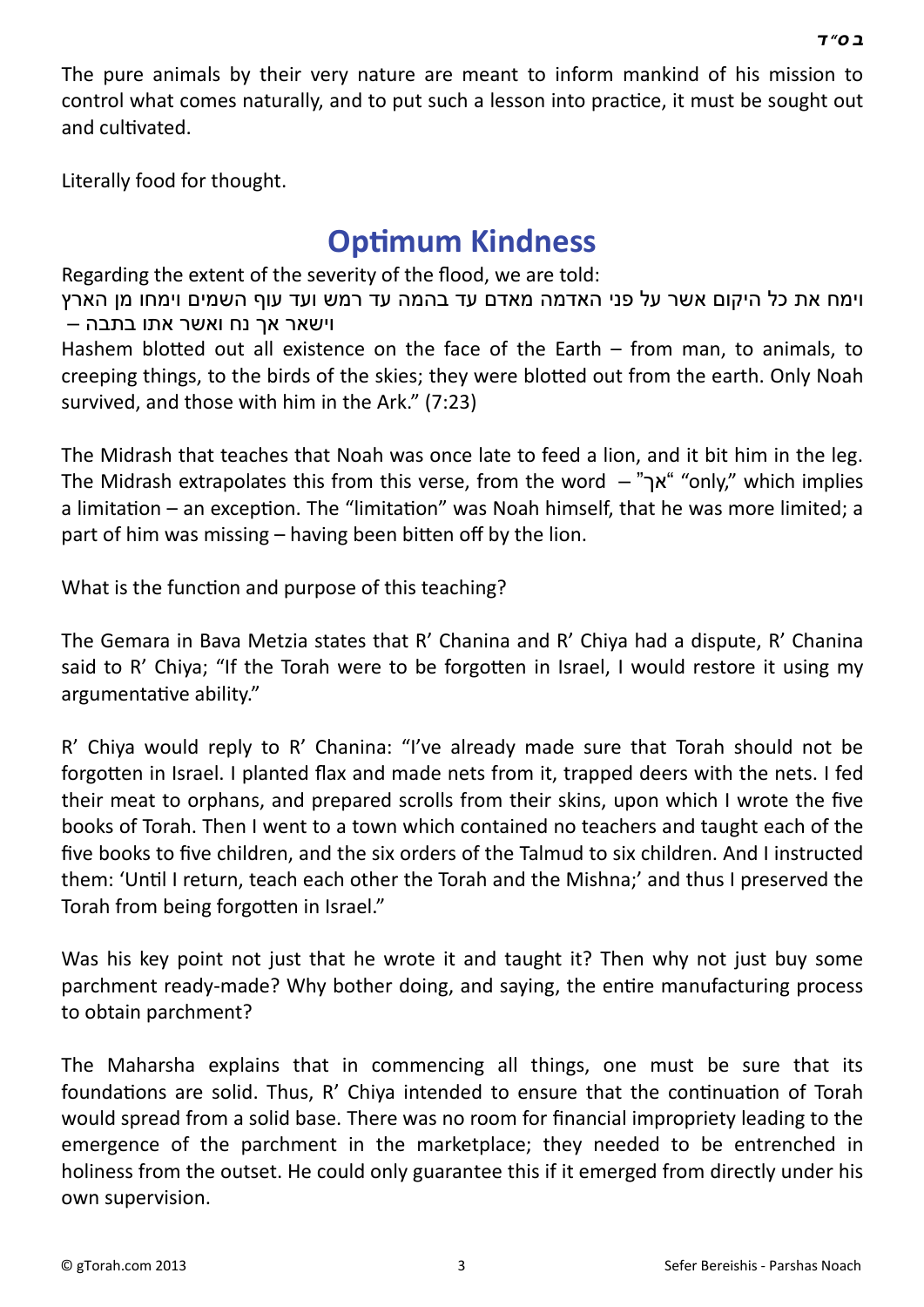However, this itself requires extra clarification. Why was all this necessary? The Mishna in Avos 1:2 teaches: "Shimon HaTzaddik used to say: 'The world stands on three things: On Torah, on Prayer, and on Acts of Kindness". Rabbeinu Yona explains that "the world stands" on these three things means that these are the reason and purpose of creation; creation exists for the performance of these.

It is evident then, that if one of these three things were removed from the equation, creation would have no reason for this world to exist. To this end, R' Chaim of Volozhin writes regarding the study of Torah, that if not a single Jew across the globe were to learn for even one second, the entire universe would cease to be.

It is for this reason that R' Chiya needed to take extreme measures to ensure the future of Torah learning. One of the three supports of the world certainly requires impeccable establishment.

With this insight, we can explain the Midrash's story of Noah being attacked.

The Midrash teaches that until the Torah was given and the Mishkan built, Torah and Prayer were not practiced; the sole foundation the world stood on was Acts of Kindness. The Gemara in Sanhedrin explains that although the generation of the flood was guilty with all sorts of activity, it was only due to their  $-$  "onn" corruption, theft and extortion – that their fate was sealed. Because the world at that point stood only – or was created only  $-$  for the perpetuation of kindness. By shirking their responsibilities, even going to the opposite extreme, robbing and cheating each other, they doomed themselves. Without standing up for the purpose of the world, they retained no purpose in existence.

Noah and his family had a very particular job to accomplish in the Ark. Rashi suggests another interpretation of the word : "אך "rhat Noah was himself, but less so. This means that he started out eager and excited, but grew weary, sighing and groaning about the burden of his duty to care for the animals. Chazal teach that for all twelve months in the Ark, Noach and his sons did not sleep, for there were always more animals to feed. (This poses a slight difficulty – if he was always at work, he could never be "late" per se.) But this certainly seems odd – if Hashem found Noah to be righteous among his generation – at least enough to warrant his survival – why trouble him for the duration of the flood to such an extent that he was overworked? Why not simply allow him to enjoy the cruise?

As the Midrash said; at that time there was but one purpose to the world: Acts of Kindness. That generation had destroyed their foundations, resulting in their annihilation. It is not a stretch then, to say that Noah's "job" was to rectify and restore Kindness; to rebalance the world on its single, shaky leg. He could not sit back and enjoy the cruise; he had work to do!

In rebalancing the world with Noah, Kindness required that he not just feed one animal from time to time, but to go to great lengths  $-$  to the extent of not sleeping for an entire

 *[ב](http://en.wikipedia.org/wiki/Bet_%28letter%29) [ס](http://en.wikipedia.org/wiki/Samekh)" [ד](http://en.wikipedia.org/wiki/Dalet)*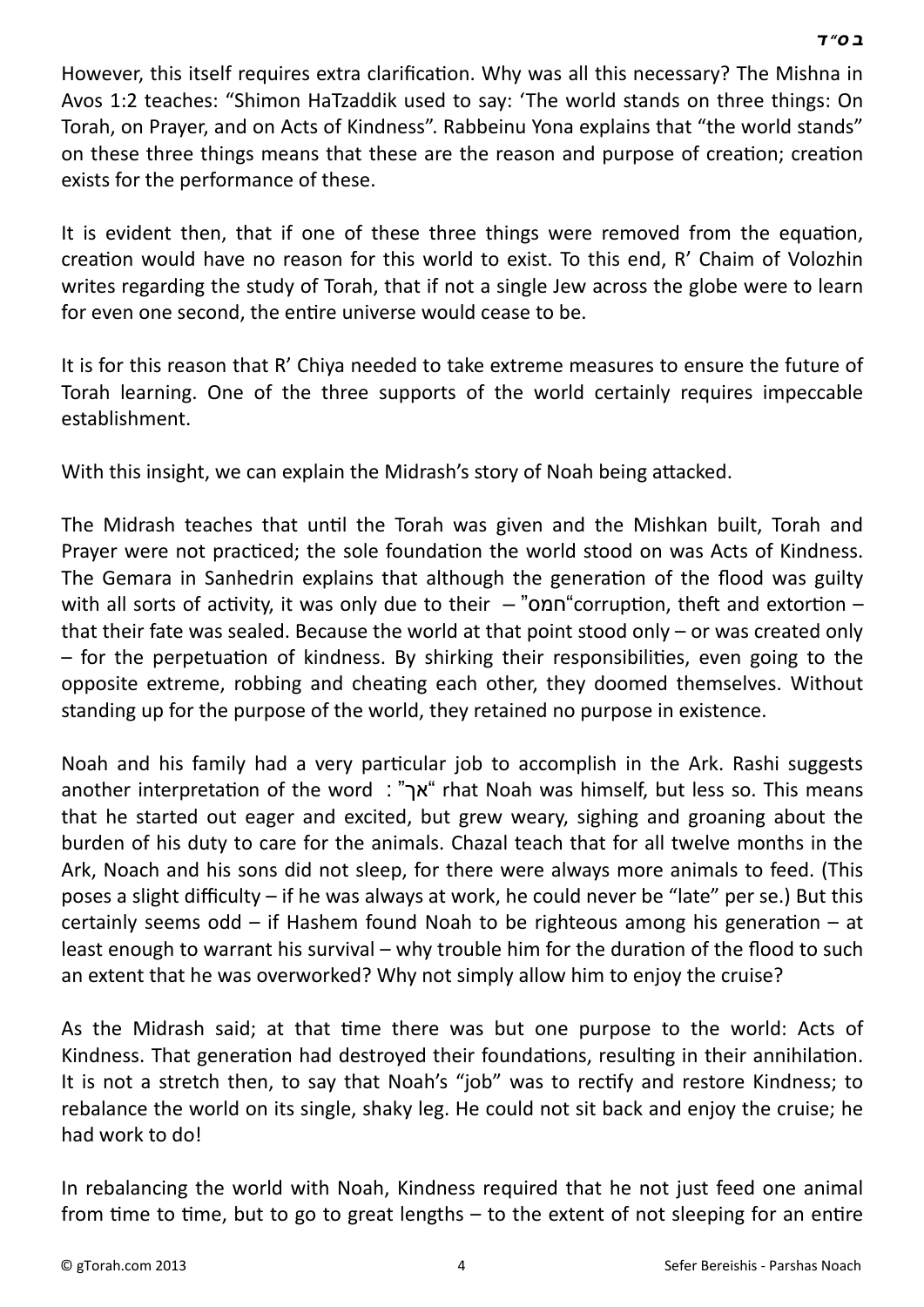year – to feed all animals, all the time. All this was necessary to counter the severity of the destruction to the pillar of Kindness caused by his generation. This is congruent to the story of R' Chiya who also exhausted great efforts in establishing the pillar of Torah.

So the Midrash tells us; at one point Noah slacked, or came late. This was a disaster – given the magnitude of his task. He was the one chosen to perpetuate Kindness, and his performance needed to be perfect  $-$  being late was not an option. The lion delivered this message to Noah by biting him.

To balance the world, imperfections were intolerable and could not be afforded. It is implied that the lion bit Noah in the leg, as we are told that he left the Ark limping  $-$  and the symbolism is clear; in reestablishing the "leg" of the world there must not be any fault. R' Shlomo Farhi notes how he was not selected for his kindness, but because he was תמים – which, in terms of sacrifices, means "unblemished". His claim to fame was that there was nothing "wrong" with him. But the world needed something "right"; "nothing wrong" wouldn't do!

In causing Noah to limp, he was reminded of just how delicate his world was, standing on it's one "leg," it's one purpose – Kindness. It may only be one "leg" but it would be enough to give life to the world. The world needed Noah's Kindness on the Ark to be done to perfection. The lion bite was a rectification for his infraction, however slight.

But the world got its leg to stand on, a purpose, through his  $\tau$ ON Kindness.

### **BenefiƟ[ng from Miracles](http://gtorah.com/2009/10/21/benefitting-from-miracles/)**

R' Chaim Brisker wonders how the jug of oil the Hasmoneans found in the Chanukah story was suitable for use beyond the first day. It wasn't natural olive oil after the first day  $-$  it was the product of miracle, and therefore not organic – and the commandment to light the Menorah was with natural olive oil specifically. It might have had the physical and chemical properties of olive oil, but the substance had not come from an olive!

What was the point of using it after the first day?

The Gemara in Taanis 24 states that one ought not benefit from a miracle.

Examples of this may be found in the stories of rabbis of old in Europe who didn't have food, and when circumstance or luck provided something for them to eat, the Rabbi would refuse it on the grounds that it would detract from his Olam Habah.

At the construction of the Mishkan, in Shemos 35:27, the Torah describes how the princes, הַנָּשׂאם, brought oil and spices after the nation donated resources, but הַנָּשׂאם is spelled without the letter. Pashi explains the oversight to mean that their intentions were good, but their actions were deficient, in that they underestimated the will of the Jewish people to donate materials for the construction of the Mishkan, and so their name was shortened here to teach us to act wholeheartedly.